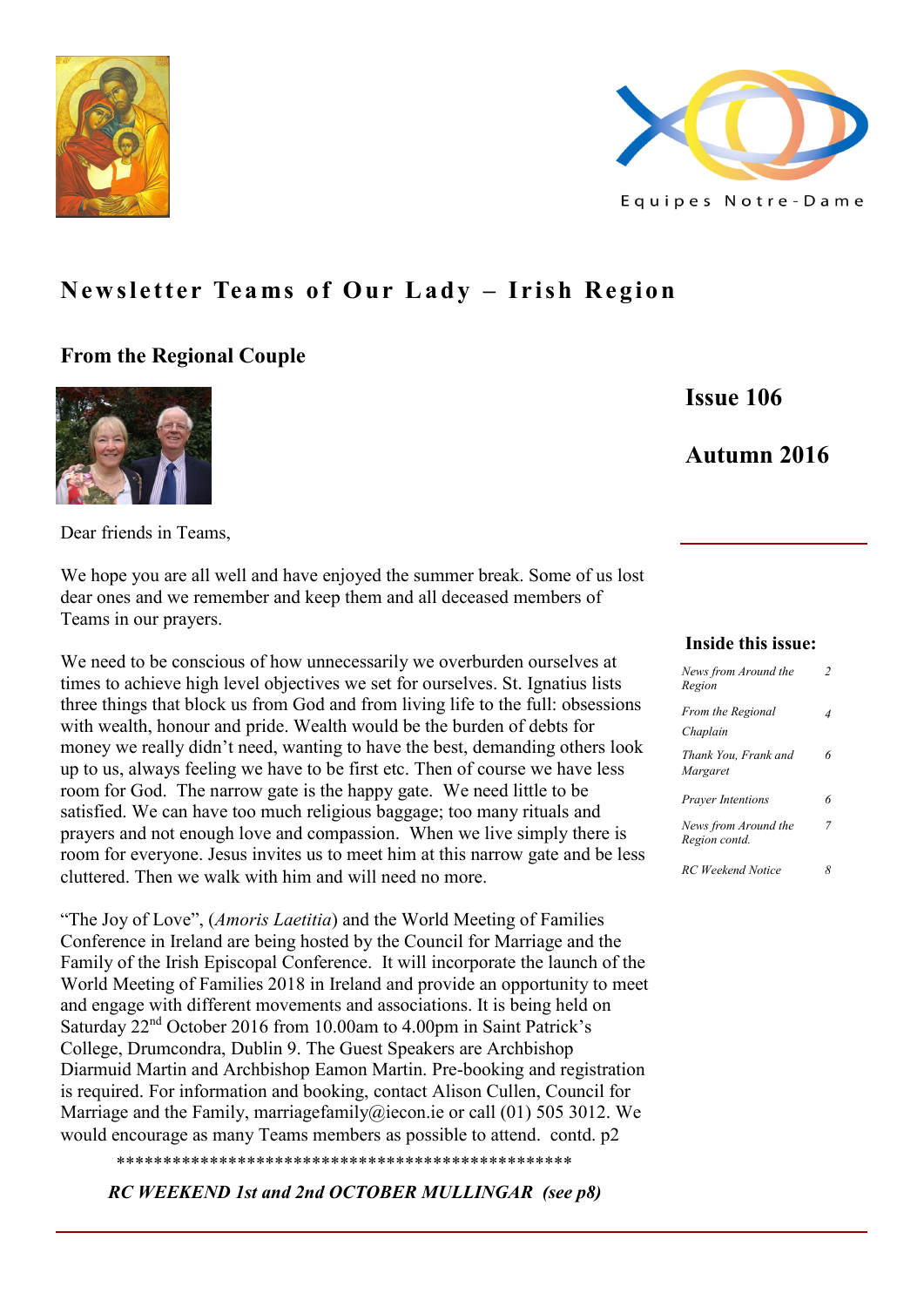At time of going to press, recorded interviews were planned for 3rd September 2016 with groups supporting marriage and the family in an Irish Church context. Teams of our Lady were invited to participate, and a centre piece of the October 22nd Conference will include an audio-visual presentation of these interviews.

We had the great privilege of being invited by the International Leading Couple, Tó and Zé Moura Soares from Portugal, to attend at the Teams International College at the Hayes Conference Centre in Swanwick in England in July this year. As a Couples' Movement in full communion with the Church, the College took place in a climate of mercy and as a sign of the attention paid to the challenges faced by couples and families in a world where the values of marriage and the sacraments are almost entirely unwelcome.

We had the opportunity to share our services performed with the capacities that God gave each one of us in His infinite Love. We acknowledged our awareness that God's gifts are meant to be shared and not to be kept to ourselves. We were delighted to accept an invitation to share and participate in a Round Table discussion about the way piloting is done across the Super-Region (in our case the Region of Ireland). We also had the opportunity of answering some questions from the ERI Couple, Clarita and Edgardo Bernal, who coordinated and animated these discussions.

We are looking forward to meeting you all at the Responsible Couples' Weekend in Mullingar on the first weekend in October. We would encourage all responsible couples or a representative from each team to attend.

With our very best wishes, God Bless,

Breda & Tony Preston

### \*\*\*\*\*\*\*\*\*\*\*\*\*\*\*\*\*\*\*\*\*\*\*\*\*\*\*\*\*\*\*\*\*\*\*\*\*\*\*\*\*\*\*\*\*\*\*\*\*\*\*\*\*\*\*\*\*\*\*\*\*\*\*\*\*\*\*\*\*

# **News from around the Region**

# **Dublin**

### **Summer Outing**

Our Summer outing took us to St. Enda's, Ballyboden on Saturday, 25<sup>th</sup> June. Up to 50 attended. It was a typical 2016 Summer's Day with the rain never too far away. However it managed to stay away for the afternoon we were there. The highlight was a guided tour of St. Enda's, the school founded by Patrick Pearse in this beautiful setting under the Dublin Mountains. We learned from the excellent guide in great detail about the foundation and operation of the school and Pearse's enlightened approach to education, including his love for the Irish language and culture and his commitment to the achievement of both political and cultural independence for Ireland. One illustration of the latter was the emphasis on extra curricular drama, sport and nature study. The walled garden and the beautiful grounds, now fully restored, provide an education on nature in themselves. We learned that many distinguished people visited the school during Pearse's time, including Douglas Hyde and William Butler Yeats. The events that took place a hundred years previously – the Rising and the execution of four staff members of St. Enda's, Patrick and Willie Pearse, Thomas McDonagh and Con Colbert, were brought very much to mind. It was hard to reconcile the departure of these four young men from the beauty and calm of St. Enda's to the Rising and their certain death. However, the fact that so many are remembering and commemorating their sacrifice one hundred years later is testimony to the respect of the generations since for their great sacrifices for Irish independence. A visit to St. Enda's is strongly recommended to family and friends and entry is free.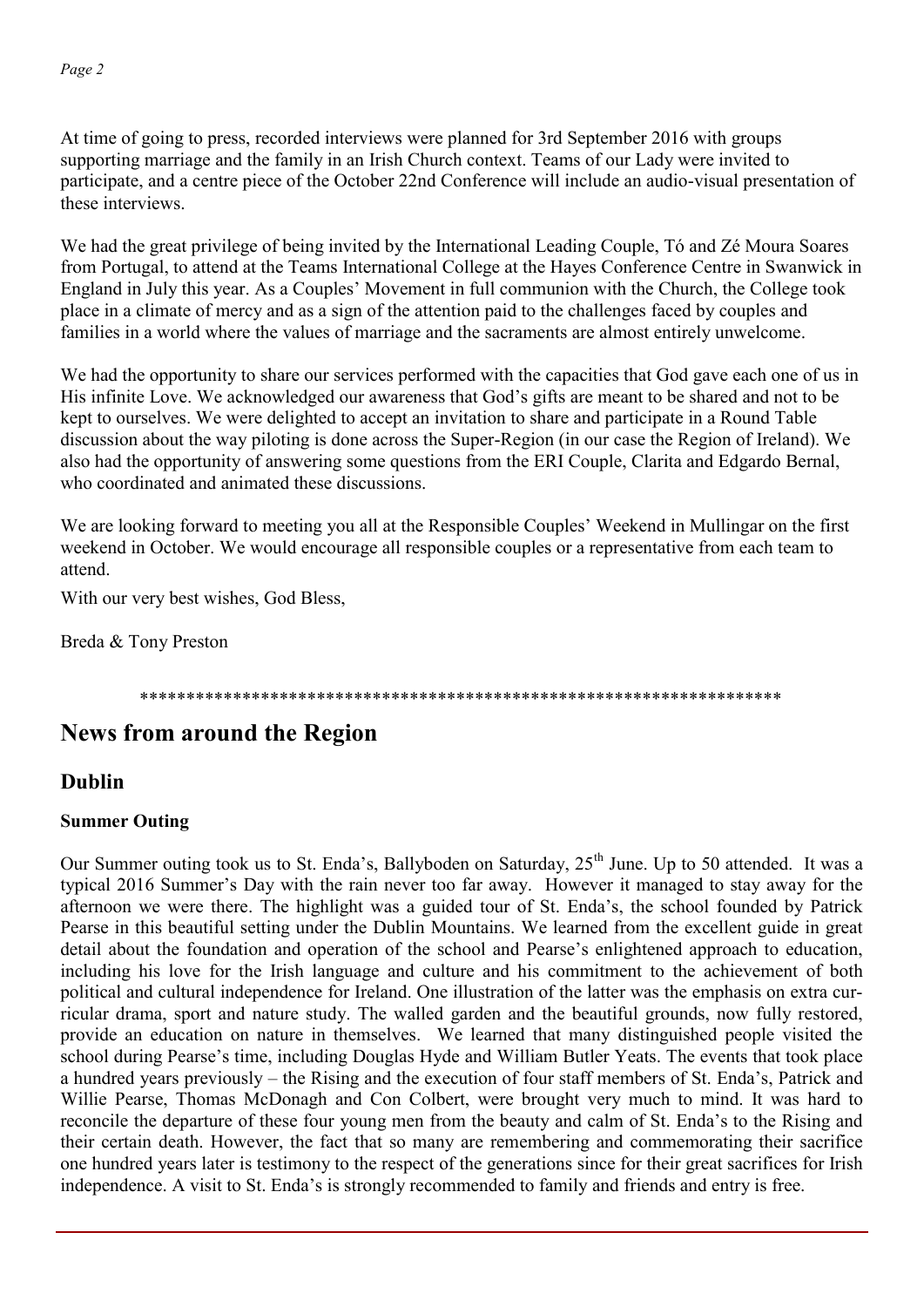Afterwards we relaxed in the walled garden and the courtyard over coffee and had a stroll around the grounds. A few of us had gone earlier to Marlay Park and enjoyed what it had to offer, especially its market, fine walled gardens and scenic walks. It might be a main venue for a future Summer outing. However, we would very much appreciate if a Team would volunteer to organise the Summer outing for next year (2017) and bring us to your area. You would have our full support. We won't feel it coming around!

### **World Meeting of Families (WMF)**

Preparations for the WMF are beginning in earnest. A Gathering of Groups involved in supporting marriage and families in the Church is taking place in St. Patrick's Drumcondra on Saturday, 22<sup>nd</sup> October. Teams have been invited to attend. We have circulated a flyer and booking form to all Team members in Dublin. There is no fee but places are limited. So we would ask you to book as soon as possible. We would also ask Responsible couples to ensure as far as possible that at least one couple is present to represent your Team and report back.

Some Teams are considering using the Pope's Exhortation on the family*, Amoris Laetitia, The Joy of Love*, as the study topic for the coming year. As the Exhortation is long and detailed we would suggest focussing on Chapters 4, 5 and 7 on marriage and parenting, and on Chapters One and Three on the spiritual foundations. We aim to hold a Dublin Sector gathering on the Exhortation now after the main Gathering on 22<sup>nd</sup> October, particularly in the context of Project Growth. We will be in touch with the details.

### **Responsible Couples' Weekend**.

Congratulations and many thanks to our neighbours in Mullingar for organising the weekend to which we are really looking forward. Details are elsewhere in the Newsletter. We would urge all Responsible Couples in the Dublin Sector to attend and look forward to seeing you there.

We were saddened to learn of the death of Kathleen Preston, mother of Tony. May she rest in peace.

## **Dates for your Diary**:

Mass for Feast of the Immaculate Conception, **9 th December**, Avila.

Retreat, 2017, **18th February**, Avila.

Gerry and Grace Mangan

# **Mullingar**

We are looking forward to seeing as many RCs as possible for the Responsible Couples' weekend on the 1<sup>st</sup> and 2<sup>nd</sup> of October 2016 in the Bloomfield House Hotel. We are privileged to have one of our own Team members Mr Stephen Cummins as our main speaker. Last year Stephen spoke in Rome to the Teams International Regional Couples' Gathering to great acclaim.

Congratulations to Eoin O' Meara and Fiona Kennedy who were married recently.

Pauline and Richard Sheridan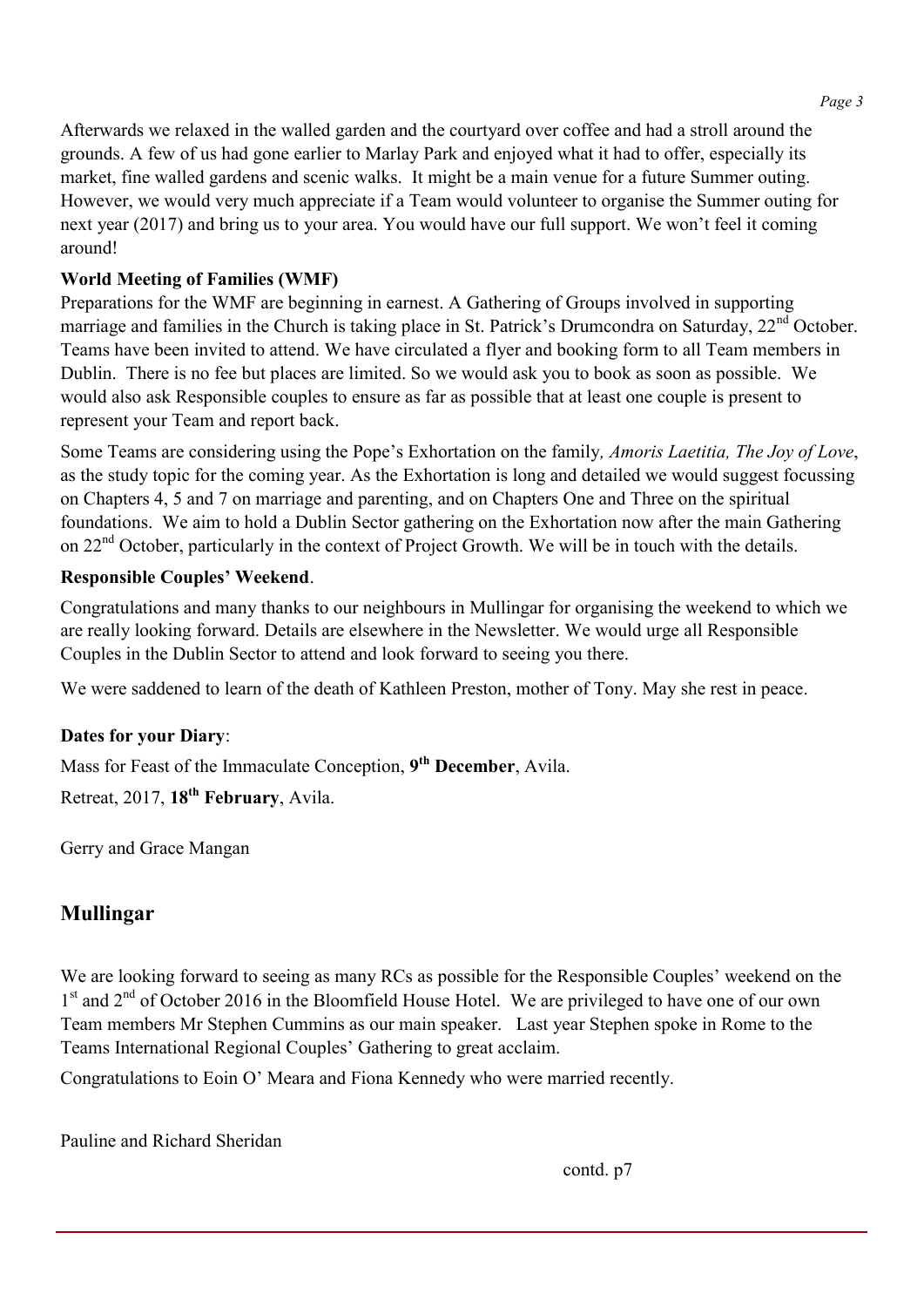#### *Page 4*



# **From the Regional Chaplain Fr. Peter Sexton SJ**

Scripture suggestions : October : Jeremiah 29, verses 11-14 November : Romans 8, verses 31-39 December : Luke, chapter 2

Reflections on the Assumption.

- 1. When I was sitting in the Luas recently in mid-August coming from Heuston looking around at the various faces I was asking myself what difference does the then-coming feast of the Assumption make to all these people, some with that look of living 'lives of quiet desperation' – most of them haven't the slightest awareness of it and so couldn't care less about it. But for us Christians and therefore for everyone in the Luas it makes all the difference in the world! It is the feast of dignity and destiny; first that of Mary, the one we call Our Lady, – because she is the beloved of God, which is her dignity, she has been assumed into the fullness of God's life – which is her destiny; and secondly of us because we too are no less the beloved of God , which is our dignity, and we will be assumed sooner or later into the same fullness of God's life, past our wildest dreams, which is our destiny. The fact that the people in the Luas, and often ourselves in our unbelieving moods, have little or no appreciation of this reality doesn't make it less real – just more sad. One can understand why Patrick Kavanagh writes that 'to be dead is to stop believing in the masterpieces we will begin tomorrow.'
- 2. When Pius XII made the solemn declaration of the Assumption in 1950 he acknowledged that he was simply affirming what was the belief of the Church, the people of God, from early centuries. In most places it was the principal feast of the Blessed Virgin Mary, and it is the patronal festival of many of Europe's great Marian cathedrals, including Notre Dame in Paris. There has never been veneration of a tomb of Mary. The Eastern Church celebrates the Dormition of the Theotokos (and seemingly didn't see any need for a dogmatic declaration as everyone knew about the Assumption!)
- 3. Caravaggio has a painting of the death of Mary, which was rejected by the Carmelites in Rome who had asked for it, because it was too shocking - meaning not traditional and in huge contrast to traditional paintings of the Assumption – Caravaggio shows Mary just after her death lying on her back with bare feet and swollen ankles, surrounded by mourning apostles and Mary Magdalene – looking so ordinary in death, yet with a light shining on her and a disciple's raised hand pointing to her destiny.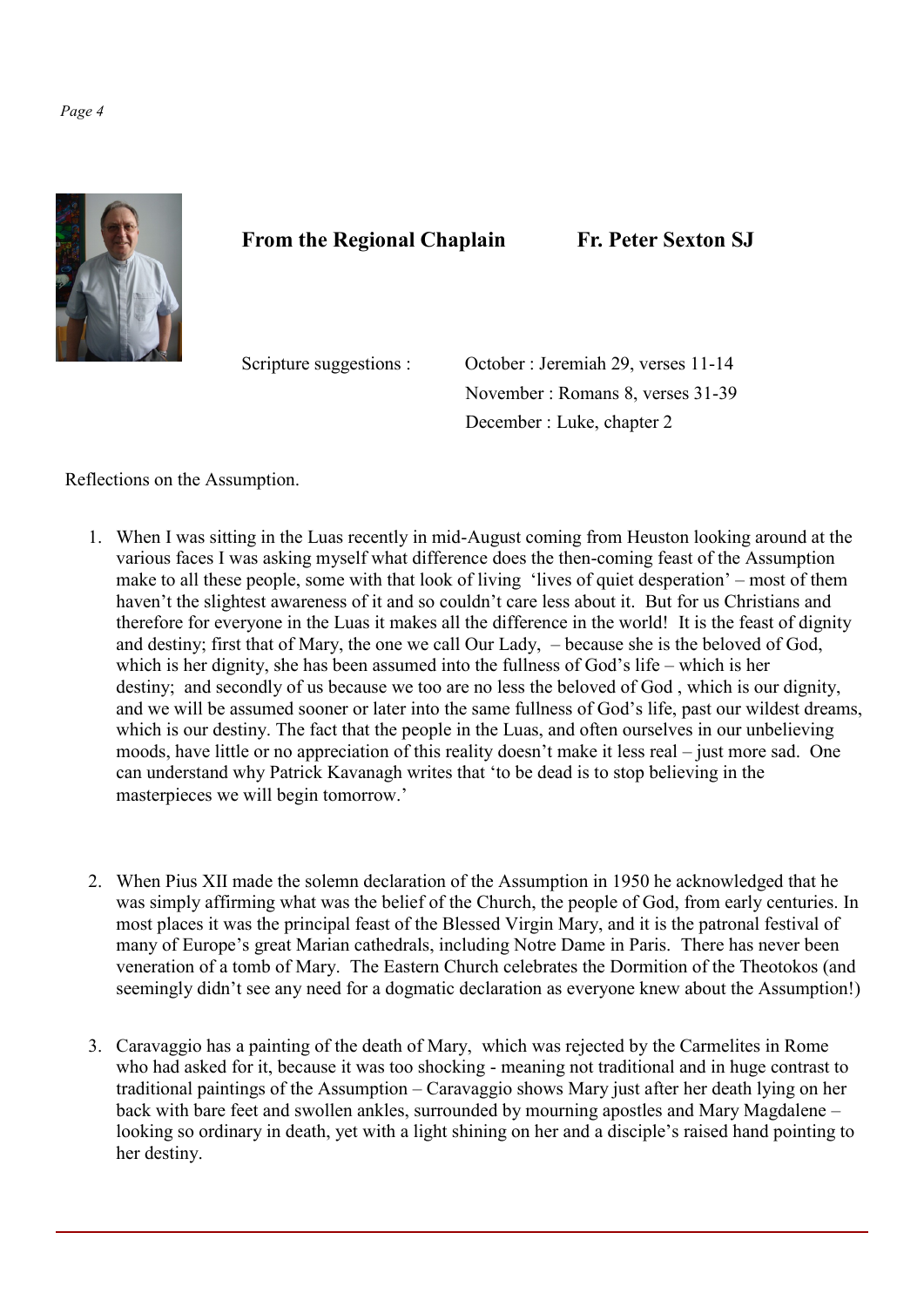- 4. The joy of the Gospel on this feast is the account of Mary's unselfish visit to Elizabeth that evoked the Magnificat, the ultimate hymn of appreciation of what God has done that is echoed every evening in the Church's Vespers.
- 5. Despite an abundance of excess and tacky Marian art we remember that Mary is, like each of us, a creature , who always points to the Lord, as Hopkins says in his wonderful poem : The Blessed Virgin Mary compared to the air we breathe : 'Mary Immaculate, merely a woman, yet whose presence, power is Great as no goddess's was deemed, dreamed; who this one work has to do, let all God's glory through, God's glory which would go Through her and from her flow Off, and no way but so.'
- 6. I heard a sermon recently describing so well our religion as essentially a religion of hope, trusting in the promise of God. In Newman's Dream of Gerontius (which Elgar set to music) there is a wonderful passage where Gerontius, who is a kind of Everyman, the one who has just died, and immediately after death says : 'I went to sleep, and now I am refreshed. A strange refreshment; for I feel in me an inexpressive lightness, and a sense of freedom, as I were at length myself. And ne'er had been before.' Surely a profound insight into what is ahead for all of us, a completion only possible when face to face with the mystery of God.
- 7. Artists of all kinds have been drawn to try to portray something of the beauty and magnetic attractiveness of Mary - for some, Raphael's Madonna and Child or Michelangelo's Pieta, or the many Ave Marias such as Gounod's or Schubert's – everyone has their favourites. But for most people there are very ordinary reasons for her appeal: she has been at the centre of Christian devotion since the beginning when she steadied the early Church after the Ascension: people know that she had a hard life, to put it mildly, and been through it all (a sword will pierce your heart); and consequently people of all sorts feel at ease with her. Her goodness, like all genuine goodness, is both attractive and energising. She is the first Christian, though the mother of Christ, and she kept faith ('When the Son of Man comes again will he find any faith on earth?'). Devotion to her has always been simple: the Hail Mary, the Angelus, the Rosary.
- 8. The feast of the Assumption proclaims the precious nature of the human body that therefore demands the highest respect and so this feast is an invitation to celebrate the goodness and the joy that God promises us at the end of time.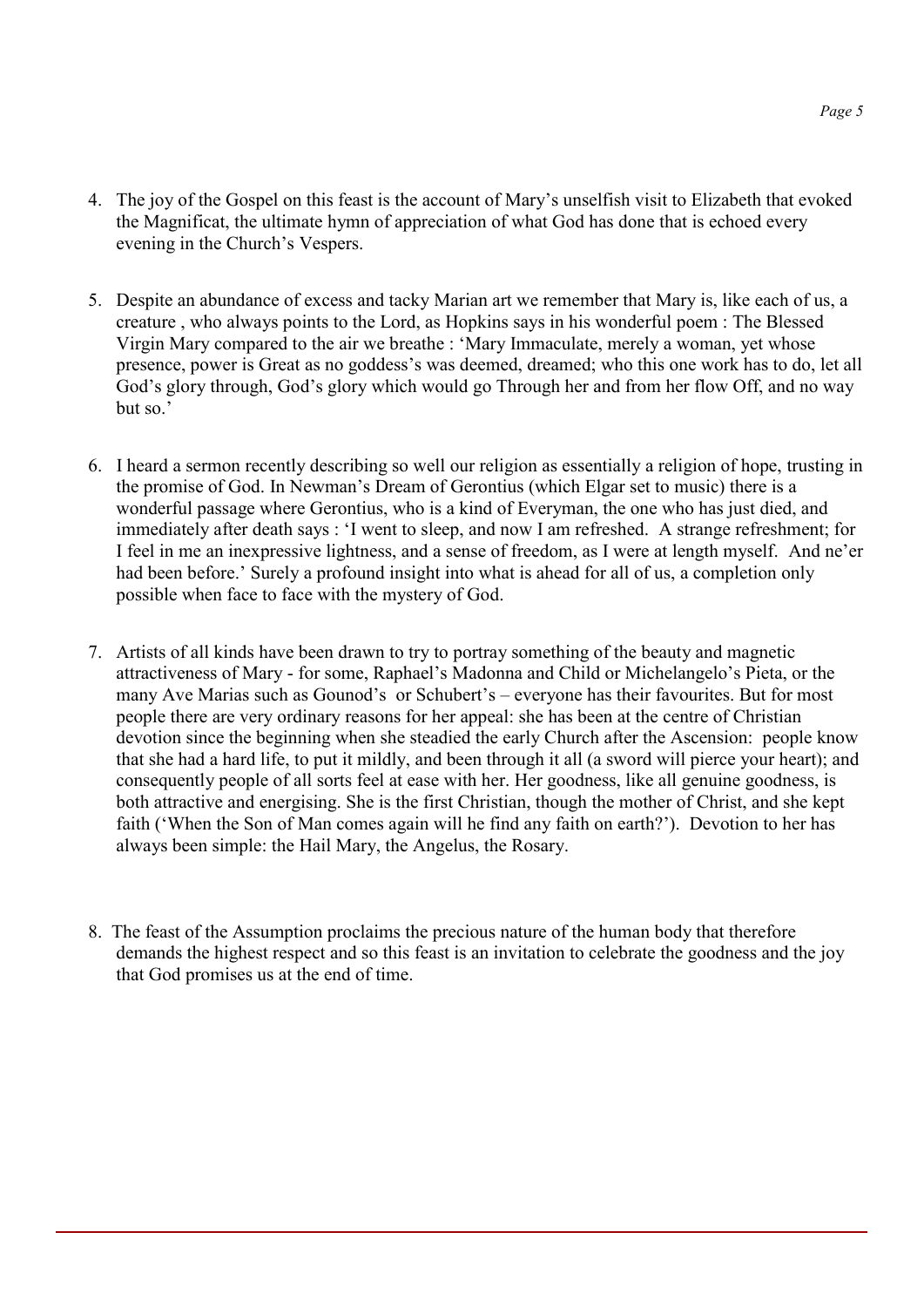#### *Page 6*



# **Thank You, Frank and Margaret**

The Mullingar sector would like to pay special tribute to Frank and Margaret Fagan who recently retired as Sector Couple.

They worked tirelessly as Sector Couple for many years and we take this opportunity to express our immense gratitude to both of them, for all that they did for Teams of Our Lady during that period of time.

When we think of Frank and Margaret the words that spring to mind are the following: committed, prayerful, positive, hospitable, caring, encouraging, loving, adventurous and fun-loving. It was always a joy to spend time with them, and nothing was too difficult for them. be it dealing with e-mails and the internet, (which Frank set about accomplishing- simply to facilitate Teams of Our Lady), checking out venues for our various gatherings, (even going down to Russborough House one summer to see if it would be suitable for our summer outing), organising our group to attend the  $50<sup>th</sup>$  Eucharistic Congress in the RDS in 2012, organising a very successful information meeting etc. etc…. They constantly sought out ways to re-enforce and to expand our group.

Frank and Margaret's belief in the ethos of hospitality extended to all Teams' members, not alone to the Mullingar Sector but to visiting members as well.

In brief we cannot thank them enough for their practical and prayerful contribution over many years. Their love of the Teams of our Lady movement was so obvious in so many ways, and we know that the best tribute which we can pay to them is for us to keep up our efforts and prayers for the expansion of the Teams of Our Lady, especially among young couples.

Assumpta O'Meara (On behalf of the last Sector Team)

#### **\*\*\*\*\*\*\*\*\*\*\*\*\*\*\*\*\*\*\*\*\*\*\*\*\*\*\*\*\*\*\*\*\*\*\*\*\*\*\*\*\*\*\*\*\*\*\*\*\*\*\*\*\*\*\*\*\*\*\***

## **Prayer Intentions**

#### **For those who have died:**

**Phil Faraday,** sister of Joan Colleran, Galway **John Smith**, brother of Bishop Michael Smith **Vincent Sheridan**, brother of Richard Sheridan, Mullingar **Kathleen Preston**, mother of Tony Preston, Dublin **Sister-in-law** of Brendan Bunting, Belfast

**For those who are ill:**

Margaret Lamb's daughter, **Máiréad,** Belfast Maureen Mc Mullan's sister, **Stephanie Murray**, Belfast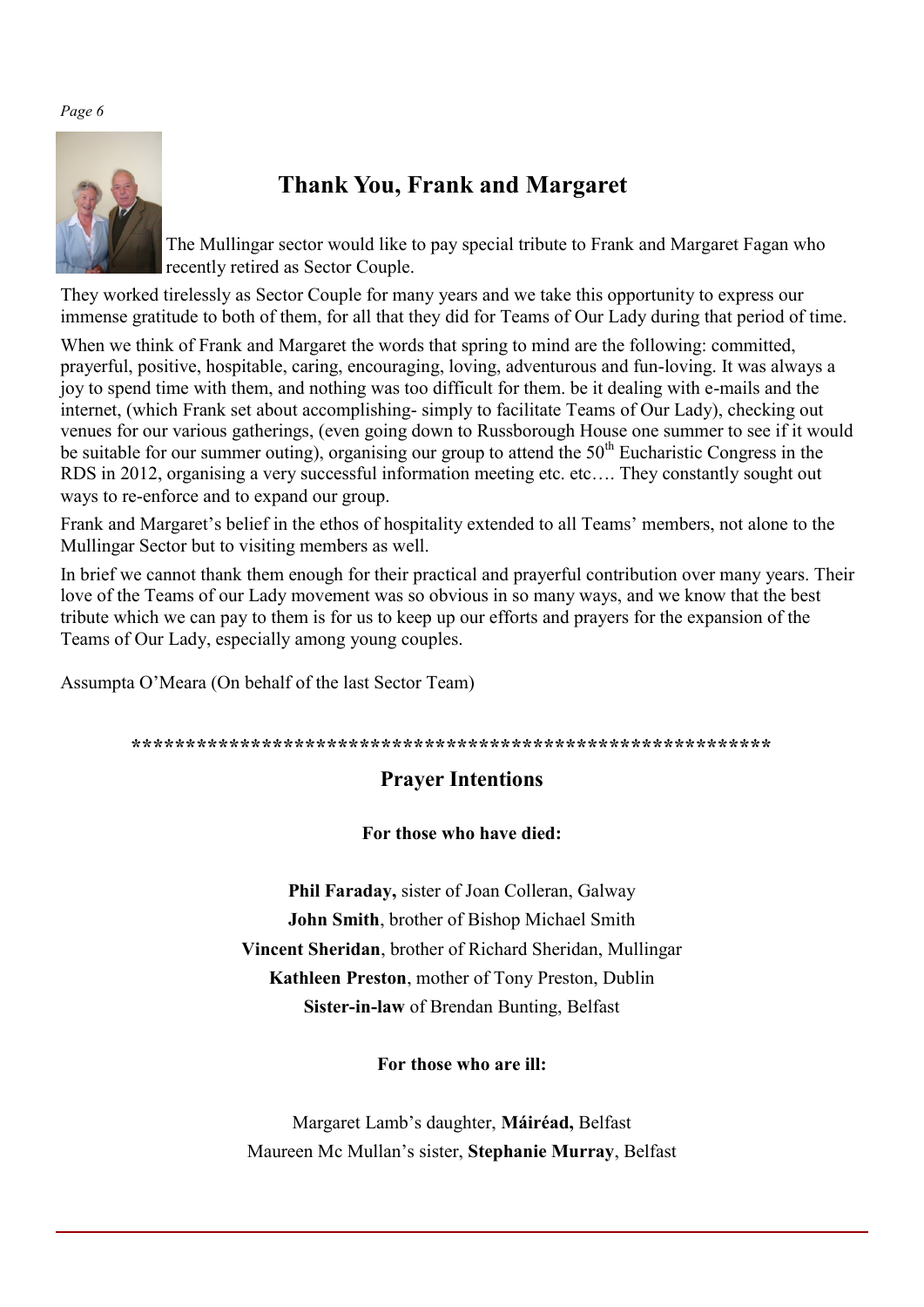# **Belfast**

As is customary the Teams generally take a break during the months of July and August. The weather at home has not been great but there are always places to go, appointments to keep and chores to attend to around the house and especially in the garden. For some of us baby sitting duties are still the order of the day. Many Teams meet up at least once during the summer break. Our Team met up at a Belfast restaurant for a meal and to catch up with all the news that was happening in our family circles.

Declan and Deirdre Kennedy celebrated their 50<sup>th</sup> Wedding anniversary on the 22nd August. Although in a different Team we were delighted to receive an invitation to be with them, their family and friends to celebrate their special day. The day started with Mass celebrated by Fr. Gerry Cassidy their Chaplain assisted by a priest friend from the Jesuit community in Belfast. The readings selected were so appropriate for a couple on a journey of love – Ruth v 16-17, Corinthians 1 v 1-8 and Gospel from John c15 v 9-12.A lovely three course meal was provided after the Mass and their children gave enriching and sometimes funny accounts of growing up in their family of six children – three of whom were adopted. To finish the day we all enjoyed rousing music and nearly all present participated in the dancing.

The Door of Mercy in our Diocese of Down and Connor is in St Patrick's Church in Donegal St. in Belfast. Like others we entered through the Door of Mercy and completed the pilgrimage around the church as set out in the information provided.

Some families might say their children didn't turn out the way they wanted even though they were given a good example. In a book by Fr. Brian Grogan he says that God would respond gently in the circumstances by saying "yes I know because I watched you and supported you in your efforts. You wonder whether I care. I know I'm mysterious. Much of what you did may not bear fruit in your lifetime. So it was for Jesus: he died without seeing the fruit of his efforts. Only at the end of history will you see the outcome of your good deeds, your sincere prayer, your generous sacrifices." These are very comforting words.

Charlie and Maureen McMullan

## **Galway**

It was a summer of mixed weather in Galway this year but as always the Film Fleadh, the Arts Festival and the Galway Races made up for any lack of sunshine.

Team 2 are looking forward to getting together after a summer of very mixed weather. They have become accustomed to travelling to their meetings and have had some pleasant days in Sligo when John McCarrick is hosting. They are having their September meeting in John's home in Portugal and a trip to Fatima is planned. Jean Hutchinson who was a baby when Team 2 began has just gained a degree in International Commerce in NUIG and is off to Dublin to work and continue her studies. Mark Lloyd has reached the significant '50' and the Lloyds celebrated in true Lloyd style with all the family gathering in Galway coming from Wales and Dublin. Team 3 enjoyed a summer night out together at the end of the Galway Races when they attended 'A Night at the Dogs' fundraiser for the Abbey Church in Francis street. A good night of fun and laughter for all. Owen and Breege Quinn were delighted to have their son Peter home from Lexington, Kentucky for a three and a half week holiday during July and August.

Team 3 were saddened by the death of Joan Colleran's sister Phil Faraday who passed away in May after a long illness. May her gentle soul rest in Peace.

It is hoped to have an opening of the year Mass on Tuesday October 11th in the Abbey Church at 7.30.

Margaret and John O' Dwyer.